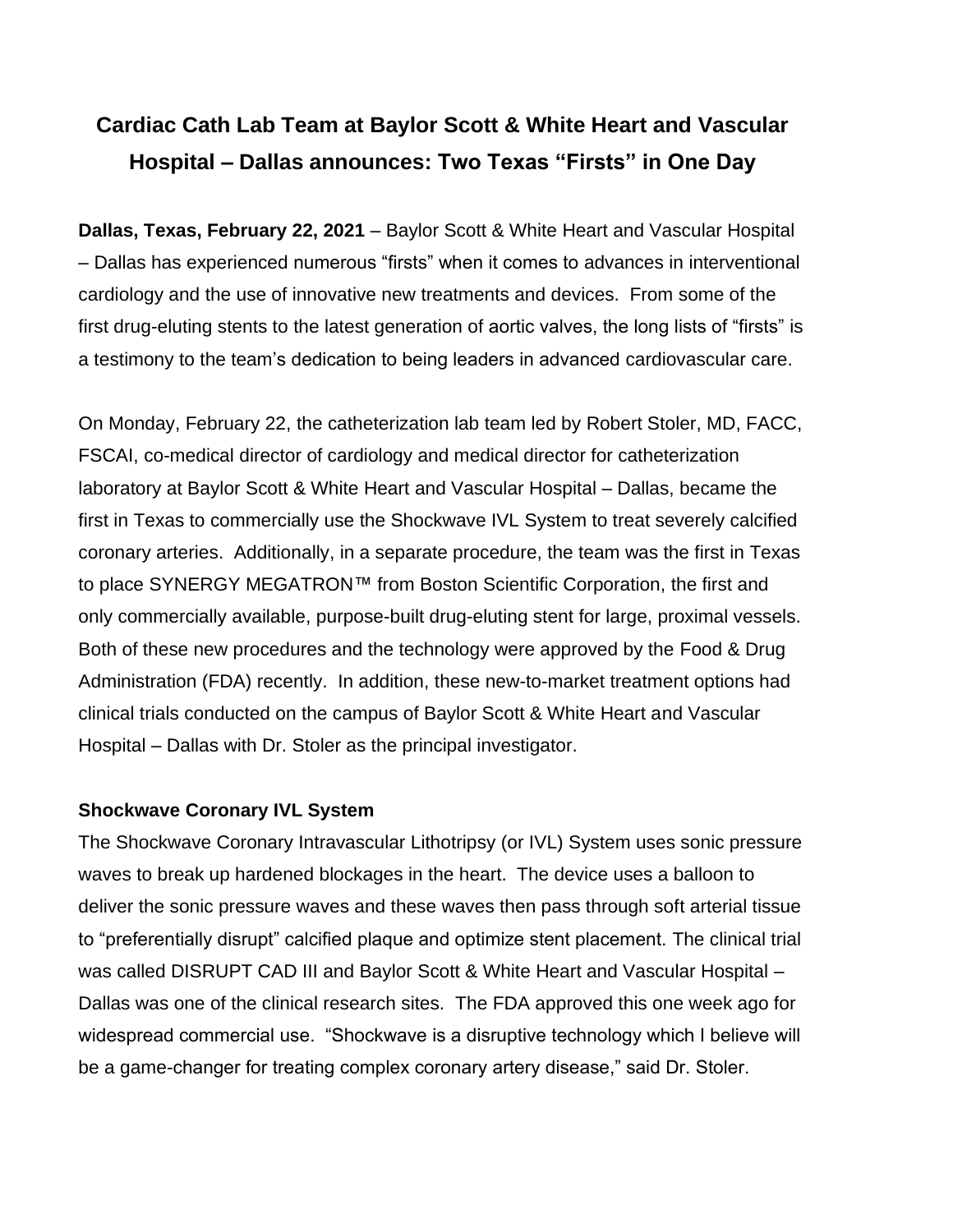An article published a few months ago in the *[Journal of the American College of](https://www.onlinejacc.org/content/early/2020/10/03/j.jacc.2020.09.603)  [Cardiology \(JACC\)](https://www.onlinejacc.org/content/early/2020/10/03/j.jacc.2020.09.603)* cites that patients with an advanced form of coronary artery disease (CAD) benefited from treatment that used sonic pressure waves to break up hardened blockages in the heart. This therapy is similar to the therapy used to break up kidney stones and is known as Intravascular Lithotripsy (or IVL). IVL is an innovative technology that generates sonic pressure waves – or shockwaves – on a conventional balloon catheter to fracture the calcium deposits so that the artery can be expanded, and blood flow restored with the placement of a stent. Now that this is commercially available, more patients with cardiovascular disease will have this procedure and system by Shockwave as a treatment option.

## **SYNERGY MEGATRON™**

Additionally, on this same day, the first in Texas commercially available SYNERGY MEGATRON™ Bioabsorbable Polymer (BP) stent was placed in a patient post the recent FDA approval. This is the first drug-eluting stent approved for large proximal vessels accommodating wide vessel diameter. In addition, this stent was approved for use in patients deemed a high bleeding risk, based on the EVOLVE Short DAPT clinical trial. The team at Baylor Scott & White Heart and Vascular Hospital – Dallas was the top enrolling site in the nation.

"As drug-eluting stents have evolved over the years, we continue to remain on the forefront of the technology. While this is another first commercial use for us, it is not the first placement since we have been involved in the trials leading up to the recent approval by the FDA," says Dr. Stoler. "We are pleased to work in tandem with medical device companies as the latest treatrment options become approved by the FDA. Ultimately, the patient benefits when a variety of treatment options are available and can be customized according to an individual patient's need. Combining a larger toolbox with the expertise of the interventional cardiologists on the medical staff here at Baylor Scott & White Heart and Vascular Hospital leads to quality outcomes for patients."